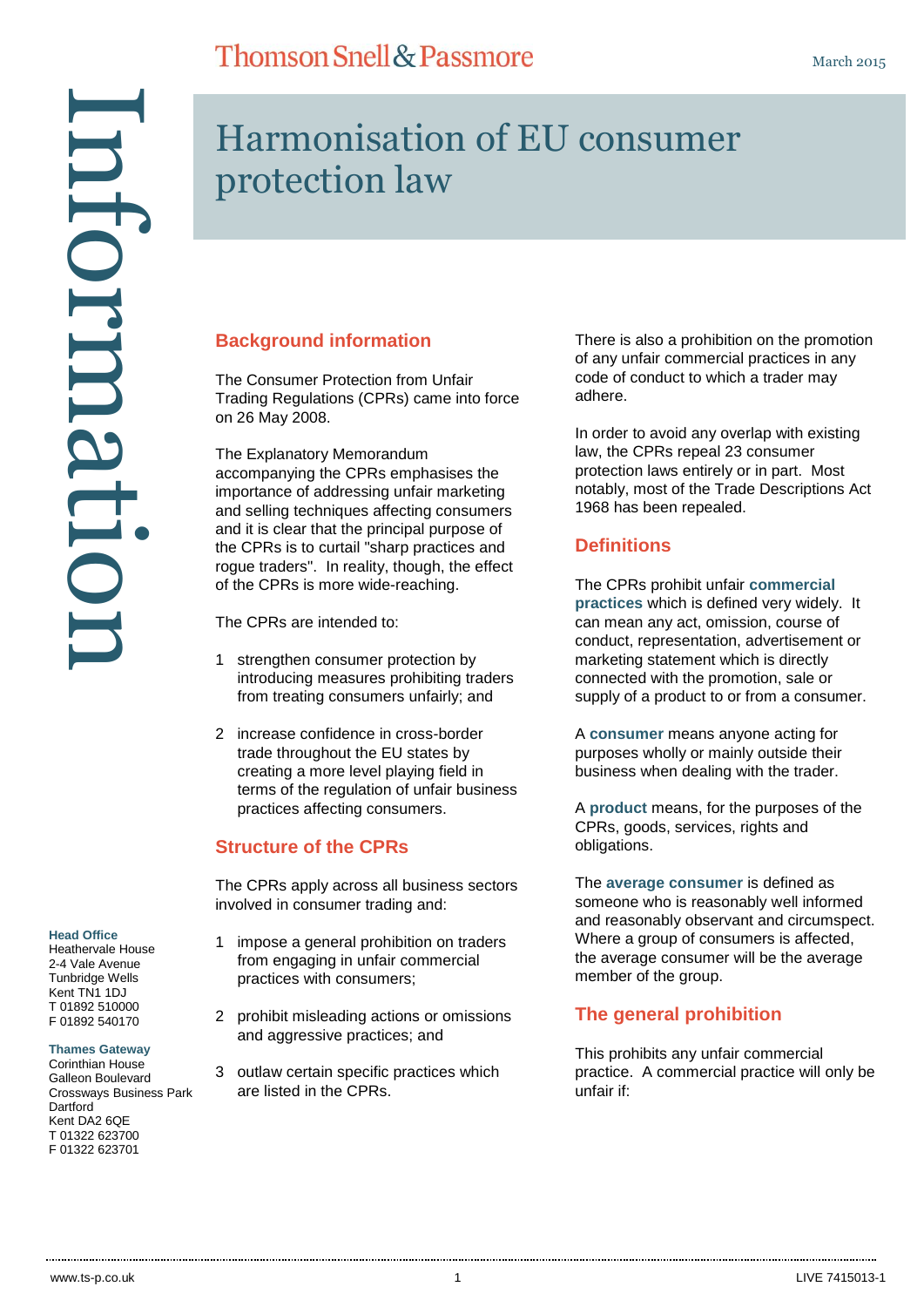## Harmonisation of EU consumer protection law

(continued)

- 1 it falls below the standard of skill and care which could reasonably be expected of the trader based on honest market practice or general principles of good faith; and
- 2 it causes the consumer to make a decision in relation to the product which he would not otherwise have made.

Whether a trader falls below the required standard is an objective test which will depend on the specific circumstances.

#### **Misleading actions**

Misleading actions are also an unfair commercial practice and can arise in three ways:

- 1 providing false or deceptive information relating to such things as the characteristics and price of a product, but only where the information causes the consumer to make a decision in relation to the product which he would not otherwise have made;
- 2 the marketing of a product which creates confusion between products, trade marks, trade names and brands. This can apply in cases of comparative advertising;
- 3 the failure by a trader to comply with a code of conduct which the trader claims to be compliant with.

#### **Misleading omissions**

Misleading omissions can amount to unfair commercial practices if material information is omitted, hidden, or presented in an

unclear or ambiguous way. If the omission causes the average consumer to make a decision he would not otherwise have taken, the omission will amount to an unfair commercial practice.

Material information is information which the consumer would need in order to reach a decision and includes details of the main characteristics of the product, the price, payment terms and any cancellation rights.

#### **Aggressive commercial practices**

A commercial practice is considered aggressive if the consumer is harassed or pressurised into making a decision in relation to a product which he would not otherwise have made. This behaviour can affect any aspect of the consumer's decision, such as the decision to buy or buy at a particular price or from that trader.

Again, the specific circumstances of the case will be relevant. The CPRs refer to such factors as the persistence of the trader, the use of threatening language and the exploitation by the trader of any specific misfortune affecting the consumer.

#### **Specific prohibitions**

31 commercial practices are listed in the CPRs and are stated to be unfair in any circumstances, whatever effect they may or may not have on the consumer's decision. These practices are wide ranging and include:

- 1 making personal visits to a consumer's home and ignoring the consumer's request to leave;
- 2 pyramid trading schemes;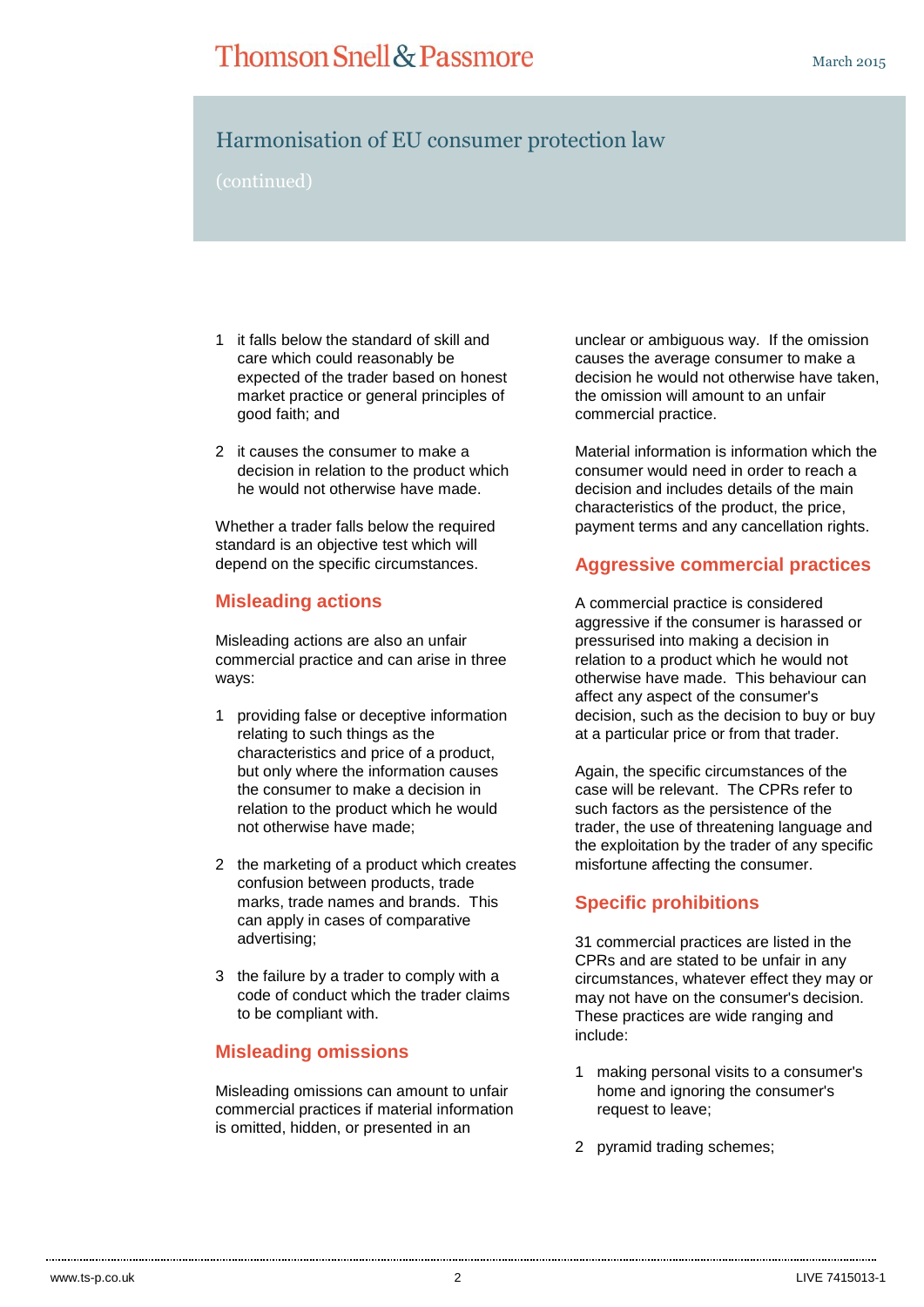## Harmonisation of EU consumer protection law

(continued)

- 3 falsely claiming to be compliant with a code of conduct;
- 4 "closing down" sales;
- 5 describing products as free if the consumer has to pay anything;
- 6 a trader pretending to be acting as a consumer;
- 7 encouraging children in advertising to buy products or persuade others to buy products for them.

#### **Offences**

The offences are committed if a trader engages in a commercial practice which:

- 1 knowingly or recklessly breaches the general prohibition with the result that the consumer makes or is likely to make a decision which he would not otherwise have made; or
- 2 is a misleading action or a misleading omission; or
- 3 is an aggressive commercial practice; or
- 4 is one of the 31 listed unfair commercial practices.

The offences relating to misleading actions, misleading omissions, aggressive commercial practices and the 31 listed unfair commercial practices are all strict liability offences. This means that the intentions of the trader are irrelevant if the elements of the offence are committed.

#### **Offences committed by corporate bodies**

There is specific provision in the CPRs for situations where offences are committed by corporate bodies. In that case, it is possible for both the corporate body and its officers to be prosecuted.

An officer for this purpose includes directors, managers, the company secretary or similar officers. An officer would only be guilty if the offence is attributable to his neglect or if he consented to the commission of the offence.

#### **Prosecutions**

Proceedings can be brought by the Competition and Markets Authority (CMA) and the local weights and measures authorities. Any prosecution for breach of the CPRs must be brought within three years from the date of the offence or one year from the discovery of the offence by the prosecutor.

Prosecutors have power to investigate traders, before approaching them. This includes the power to make test purchases and to enter premises without a warrant.

It is also an offence to obstruct prosecutors in their investigations by making false statements or by physically obstructing them.

#### **Defences**

No defences are available in the CPRs for a breach of the general prohibition on unfair practices.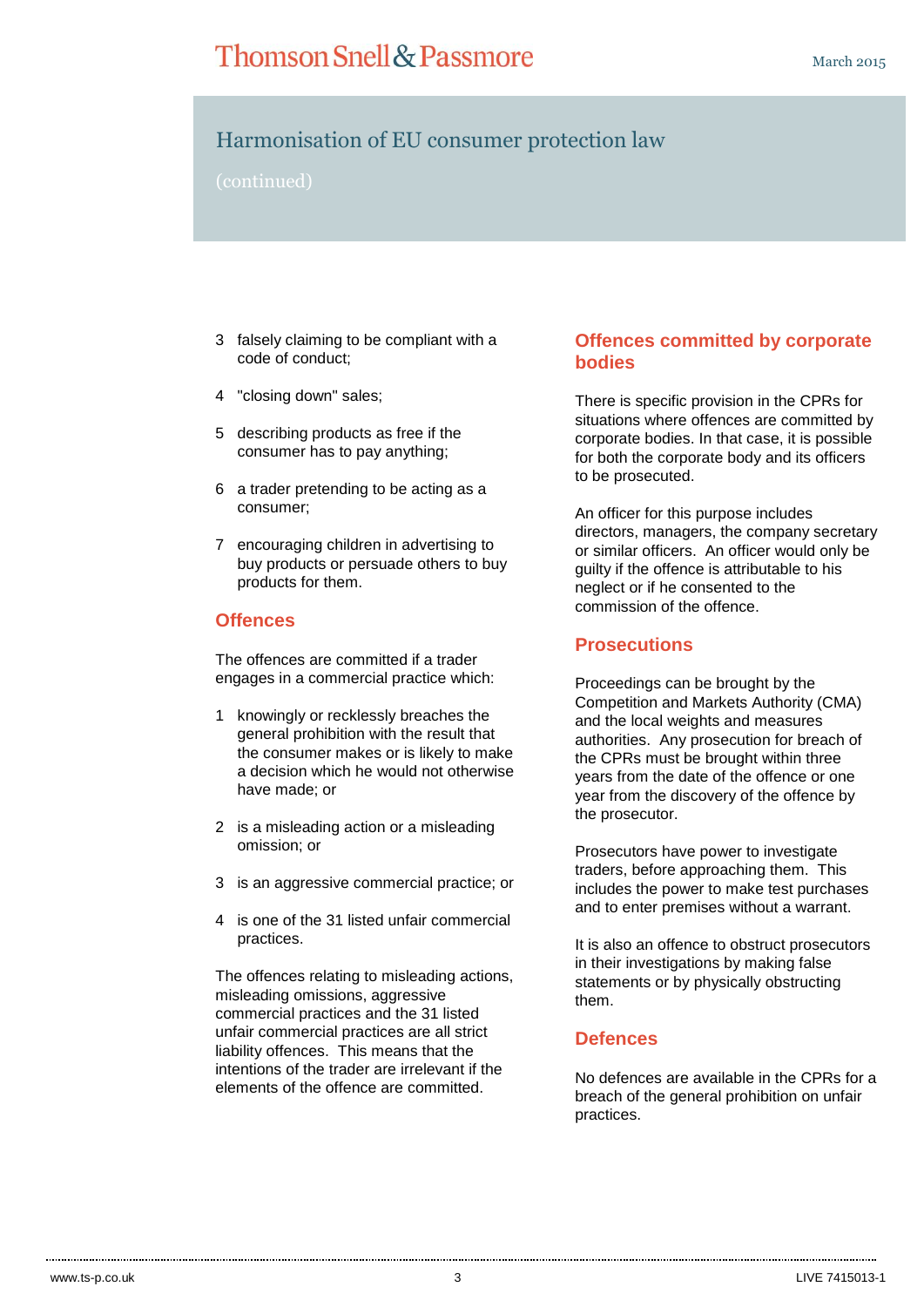## Thomson Snell & Passmore

## Harmonisation of EU consumer protection law

(continued)

In relation to the other offences, there are two possible defences:

#### **1 the due diligence defence:**

the trader will not be guilty if he can prove that he took all reasonable precautions and exercised all due diligence to avoid committing the offence and the offence resulted from a mistake, an accident, the act or default of another, reliance on information provided by another person or another cause beyond his control;

#### **2 the innocent conduit defence:**

the trader will not be guilty of an offence relating to the publication of an infringing advertisement if the trader is in the business of publishing adverts and did not know that the publication of the advert would amount to an offence.

It will be interesting to see how the Courts interpret the due diligence defence in view of the fact that it is drafted so broadly.

The second defence protects publishers of journals and websites which rely on adverts for revenue and which are not required to check the wording of each advert.

#### **Penalties**

The offences under the CPRs are criminal offences.

The penalties are:

- 1 on summary conviction, a fine up to £5000; and
- 2 on an indictment, a fine or up to two years' imprisonment or both.

### **Civil right of redress**

The Consumer Protection from Unfair Trading Regulations 2014 brought in a direct civil right of redress for consumers against traders for misleading and aggressive practices.

The right arises where a misleading or aggressive practice is likely to cause the average consumer to enter into a contract they would not have entered into otherwise and where it is a significant factor in the consumer's own decision to enter the contract.

This right does not apply in relation to misleading omissions.

#### **Comment**

The OFT has issued detailed guidance on the CPRs providing practical examples of unfair commercial practices. For example, the guidance refers to the practice of pressurising bereaved families to buy expensive coffins or doorstep traders who insist on taking a consumer to the bank to collect money for immediate payment.

The practical implications of the CPRs for businesses are that they should review their procedures, terms and selling techniques to ensure that they comply with the law. Although the OFT stresses that any business that operates fairly is likely to be compliant with the law, businesses may not be fully aware of the all-encompassing scope of the CPRs. Training of staff to ensure compliance is essential.

The 2014 Regulations Code for Regulators stresses that all regulators, not just those charged with monitoring the CPRs, must